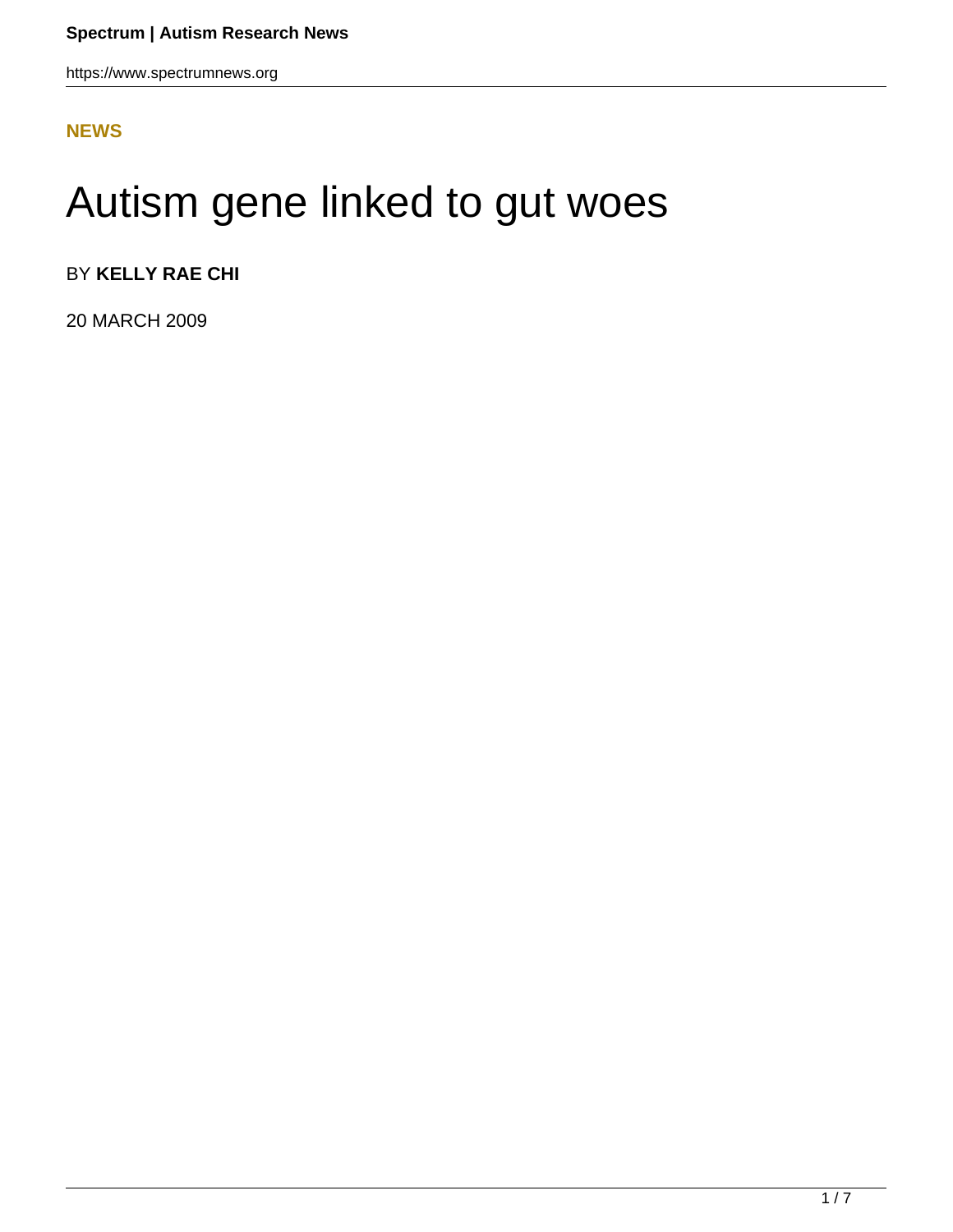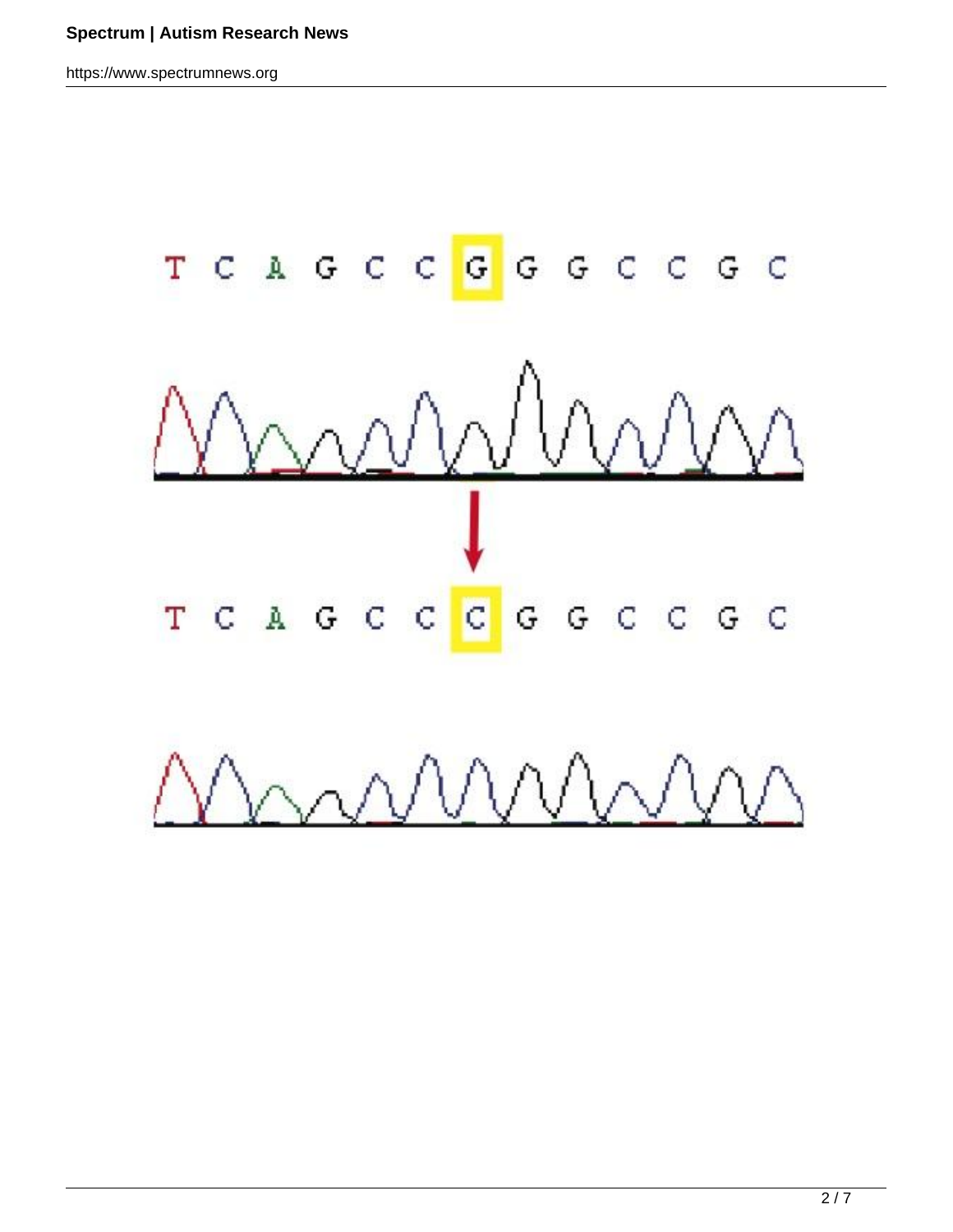

Gut trouble: Some MET gene variations are more frequent in people who have both autism and gastrointestinal problems.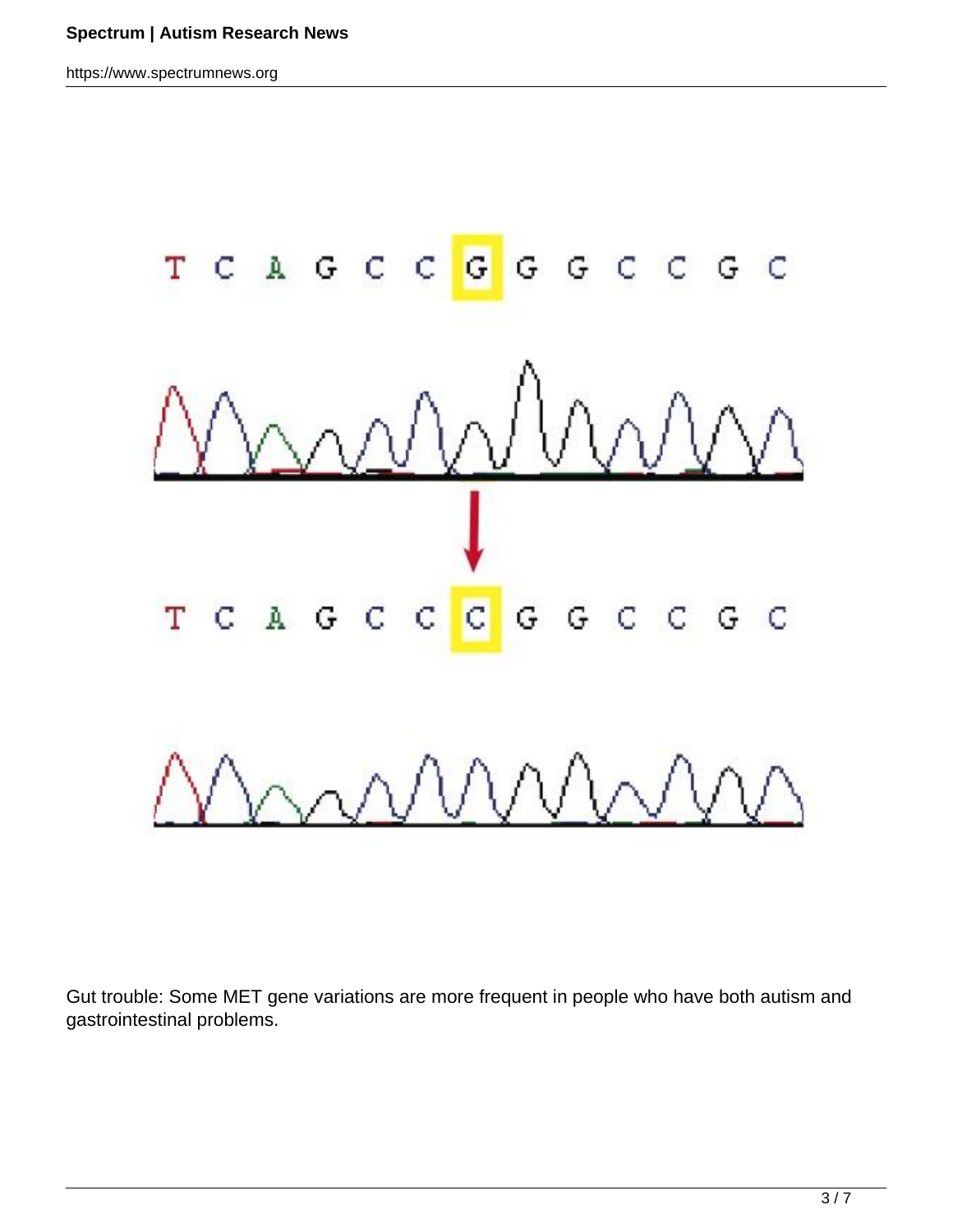A single gene variant is found more often in people who have both autism and gastrointestinal problems than in healthy controls, and could help explain the mysterious link between autism and the gut, according to a study published in the March issue of Pediatrics **<sup>1</sup>** .

Intriguingly, the variant is not associated with families affected by autism but not gastrointestinal troubles.

Researchers say the finding bolsters the emerging view that autism is a grouping of different disorders, each with distinct underlying mechanisms.

The exact relationship between **autism and the gut** is unclear, but people with autism frequently report gut problems. For example, one 2006 study estimates that 70 percent of children with autism experience abdominal pain, constipation and vomiting at some point compared with 28 percent of healthy children**<sup>2</sup>** .

In 2006, researchers led by **Pat Levitt** first reported that certain variations in the MET gene double the risk of autism**<sup>3</sup>** . Levitt and his colleagues later linked two other genes — PLAUR and SERPINE1 — in the **MET network** to autism**<sup>4</sup>** .

MET plays a role in regulating the immune system and the proliferation of epithelial cells lining the gut — a process crucial to the repair of wounds induced, for example, by certain foods.

In the current study, given the MET gene's known role in gut cell repair and autism, Levitt's group looked at variations of the gene in 214 multiplex families that have two or more individuals with autism. The researchers then linked this data to gastrointestinal disturbances using medical history records from the **Autism Genetic Resource Exchange**, a repository for biological samples and clinical data from families affected by autism.

The variant, a single nucleotide change in the MET gene, is more frequent in 118 of the 214 families with a history of autism and gut woes. In contrast, the variant shows no association with autism in the 96 families affected by autism, without accompanying gastrointestinal symptoms.

"It's important to show that there are different autisms that may have different causes and mechanisms, and possibly treatments," says **Derrick MacFabe**, director of the Kilee Patchell-Evans Autism Research Group at the University of Western Ontario, who was not involved with the study.

It will also be important to study whether genes such as MET convey increased susceptibility to environmental factors, such as opportunistic bacterial gut infections, thought to play a role in triggering autism in some people, MacFabe says.

In the past few years, his group has **developed a rat model of autism by administering**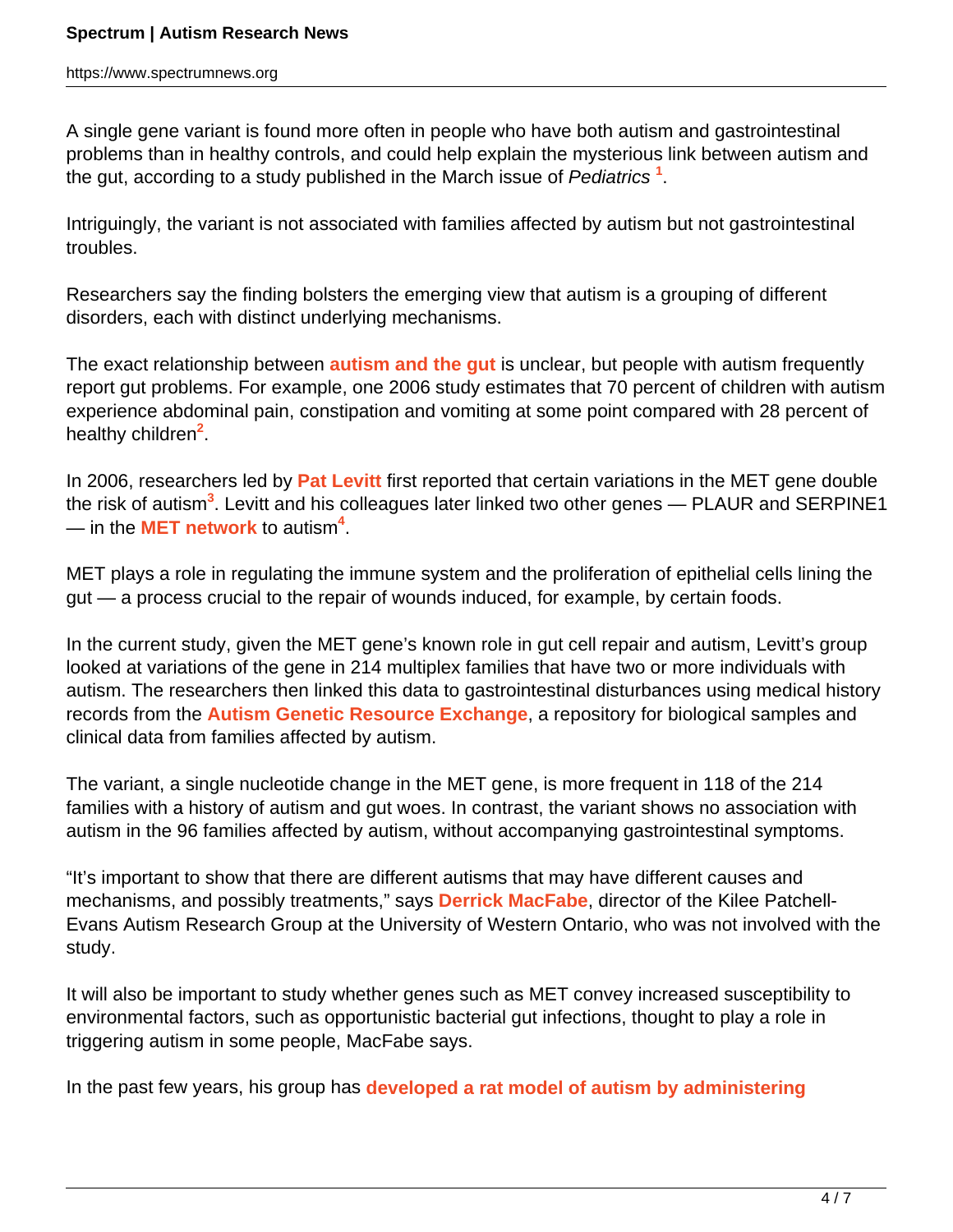**propionic acid** — a metabolite produced by many opportunistic bacteria in the gut — into the rats' cerebrospinal fluid. The rats show brain and behavioral changes, such as increases in brain inflammation and decreases in social interaction, similar to those seen in people with autism**<sup>5</sup>**,**<sup>6</sup>** .

Taken together with Levitt's study, the observations suggest that the interplay between genetic and environmental factors will be key to understanding the mechanisms underlying autism, MacFabe says.

Although MacFabe's studies suggest that an imbalance of gut bacteria spur some brain and behavioral features of autism, it's unclear exactly how the brain and gut might influence each other during development and beyond.

## Uncertain ties:

The MET variation supports a link between autism and gut problems in some people, but the nature of that link is unclear because the gene seems to play distinct roles in brain development and gut function.

During brain development, MET helps neurons migrate to their proper targets in the cerebral cortex. Once a neurons has migrated, it regulates the number of connections that neuron makes to other cells in the cerebral cortex.

Much less is known about the role of MET in the gut, says Daniel Campbell, research assistant professor of pharmacology at Vanderbilt University and first author on the new study.

Some rat studies have shown that activating the gene reduces the severity of certain gut disorders such as inflammatory bowel disease and diarrhea**<sup>7</sup>** .

"What we think is happening is that, simultaneously, you're getting changes in how the brain develops, and that's showing up as the autism phenotype, and you're getting changes in how the gut responds to different types of insults, including different types of foods," Campbell says.

Campbell's group is working to improve the main limitation of the current study: the reliance on parents' ability to recall past episodes of constipation, diarrhea and other symptoms. The team is conducting a study of a larger set of participants, who will see a gastroenterologist for more specific diagnoses.

The MET gene variant could eventually help clinicians pinpoint and study specific genetic subpopulations of people with autism, who might benefit from therapies for their gastrointestinal symptoms, says **Craig Erickson**, an assistant professor of psychiatry at the Indiana University School of Medicine in Indianapolis.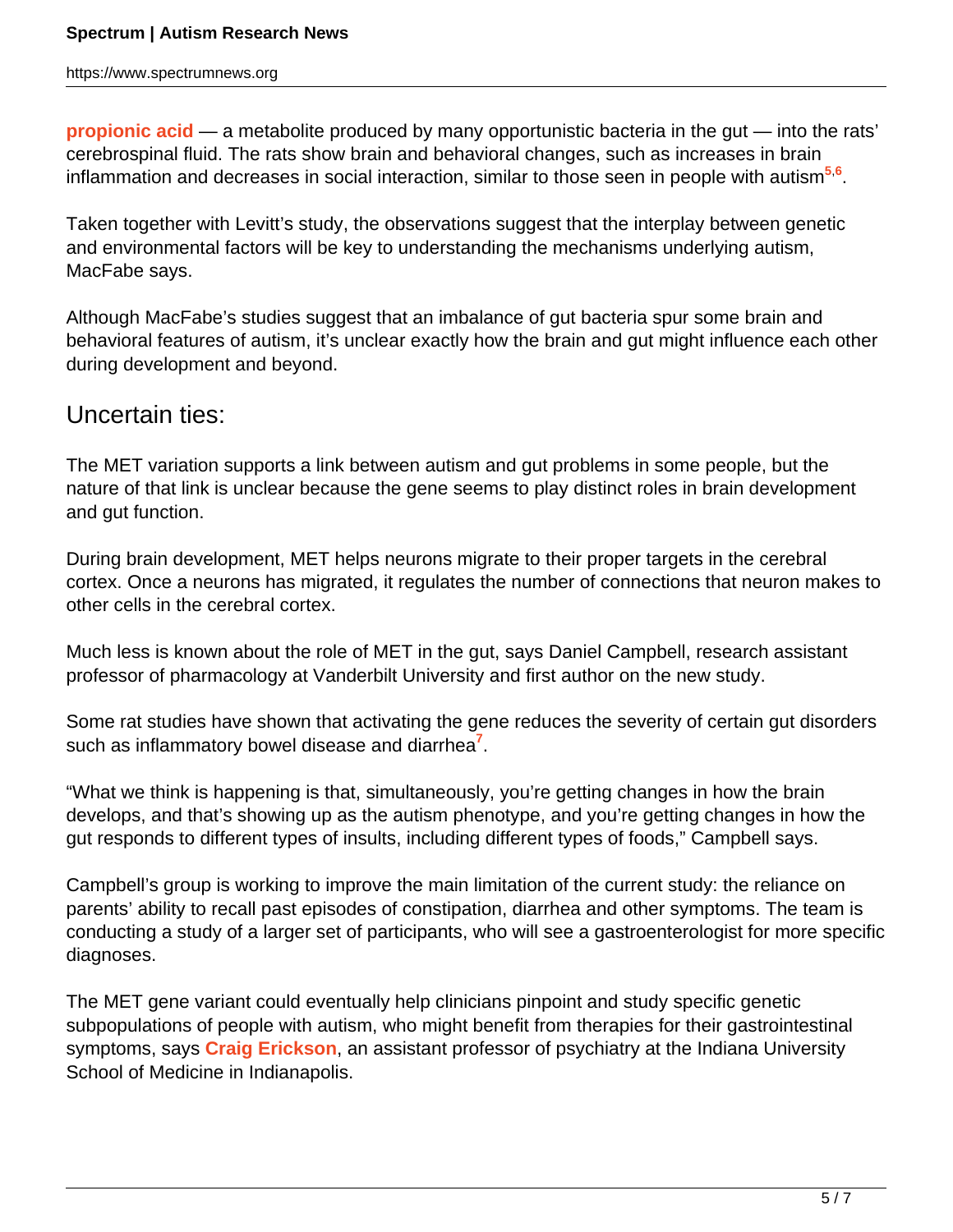For example, in January Erickson and his colleagues published results of a multisite clinical trial of human immunoglobulin, an oral therapy that some studies had suggested could help alleviate gut symptoms by binding substances that would normally cause inflammation.

But the 94 children in the treatment group showed no improvement in symptoms — including bloating, abdominal pain and diarrhea — compared with the 31 children given placebo**<sup>8</sup>** .

The group of children with both autism and gut-related problems might have been too heterogeneous for the researchers to see any benefits, Erickson now says. "You really wonder: was it because we were studying all these folks in general and not a subgroup [of people with the MET variant]?"

Erickson says he would consider using the variant to classify children for trials of potential treatments. "I think if you have this subgroup with these symptoms," he says, "you can look at more novel gastrointestinal-related treatments and be more likely to have a positive result."

## References:

1.

Campbell D.B. et al. Pediatrics **123**, 1018-1024 (2009) **PubMed ?**

2.

Valicenti-McDermott M. et al. J. Dev. Behav. Pediatr. **27**, S128-36 (2006) **PubMed ?**

3.

Campbell D.B. et al. Proc. Natl. Acad. Sci. USA **103**, 16834-16839 (2006) **PubMed ?**

4.

Campbell D.B. et al. Autism Res. **1**, 159-168 (2008) **Abstract ?**

5.

MacFabe D.F. et al. Behav. Brain Res. **176**, 149-69 (2007) **PubMed ?**

6.